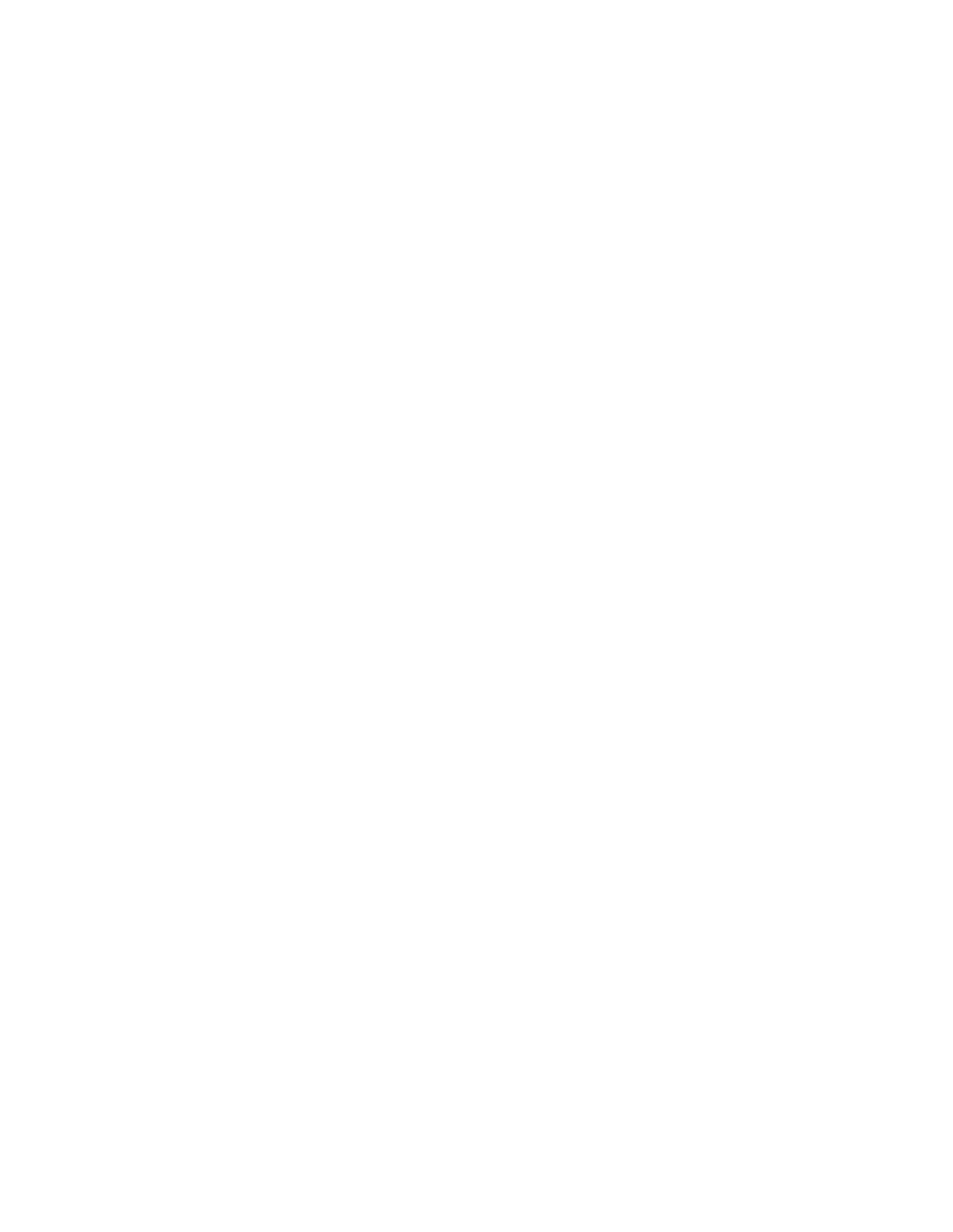## **SECOND SUBSTITUTE SENATE BILL 5143**

\_\_\_\_\_\_\_\_\_\_\_\_\_\_\_\_\_\_\_\_\_\_\_\_\_\_\_\_\_\_\_\_\_\_\_\_\_\_\_\_\_\_\_\_\_\_\_

AS AMENDED BY THE HOUSE \_\_\_\_\_\_\_\_\_\_\_\_\_\_\_\_\_\_\_\_\_\_\_\_\_\_\_\_\_\_\_\_\_\_\_\_\_\_\_\_\_\_\_\_\_\_\_

Passed Legislature - 1991 Regular Session

**State of Washington 52nd Legislature 1991 Regular Session By** Senate Committee on Ways & Means (originally sponsored by Senators Metcalf, Murray and Conner). Read first time March 11, 1991.

 AN ACT Relating to recycling; amending RCW 43.19.538; adding a new section to chapter 43.78 RCW; adding a new section to chapter 47.28 RCW; adding a new section to chapter 19.27 RCW; adding a new section to Title 28A RCW; adding a new chapter to Title 43 RCW; creating new sections; and repealing RCW 43.19.537.

6 BE IT ENACTED BY THE LEGISLATURE OF THE STATE OF WASHINGTON:

7 NEW SECTION. **Sec. 1.** FINDINGS AND INTENT. It is the purpose of 8 this chapter to:

 (1) Substantially increase the procurement of recycled content products by all local and state governmental agencies and public schools, and provide a model to encourage a comparable commitment by 12 Washington state citizens and businesses in their purchasing practices; (2) Target government procurement policies and goals toward those recycled products for which there are significant market development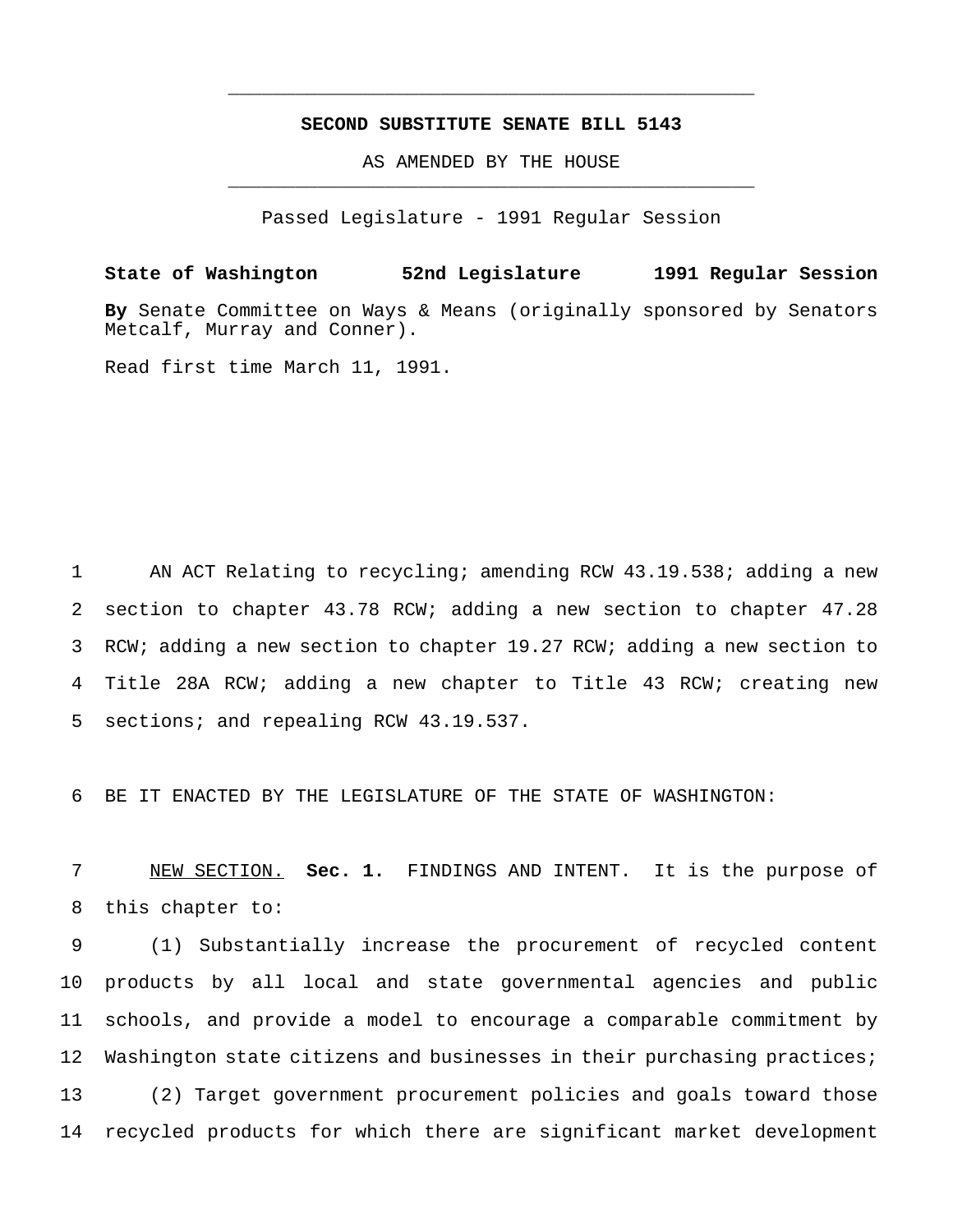needs or that may substantially contribute to solutions to the state's waste management problem;

 (3) Provide standards for recycled products for use in procurement programs by all governmental agencies;

 (4) Provide the authority for all governmental agencies to adopt preferential purchasing policies for recycled products;

 (5) Direct state agencies to develop strategies to increase recycled product purchases, and to provide specific goals for 9 procurement of recycled paper products and organic recovered materials; and

 (6) Provide guidance and direction for local governments and other public agencies to develop plans for increasing the procurement of recycled content products.

 NEW SECTION. **Sec. 2.** DEFINITIONS. Unless the context clearly requires otherwise, the definitions in this section apply throughout this chapter.

 (1) "Compost products" means mulch, soil amendments, ground cover, or other landscaping material derived from the biological or mechanical conversion of cellulose-containing waste materials.

(2) "Department" means the department of general administration.

 (3) "Director" means the director of the department of general administration.

 (4) "Local government" means a city, town, county, special purpose district, school district, or other municipal corporation.

 (5) "Lubricating oil" means petroleum-based oils for reducing friction in engine parts and other mechanical parts.

 (6) "Mixed waste paper" means assorted low-value grades of paper that have not been separated into individual grades of paper at the point of collection.

2SSB 5143.SL p. 2 of 14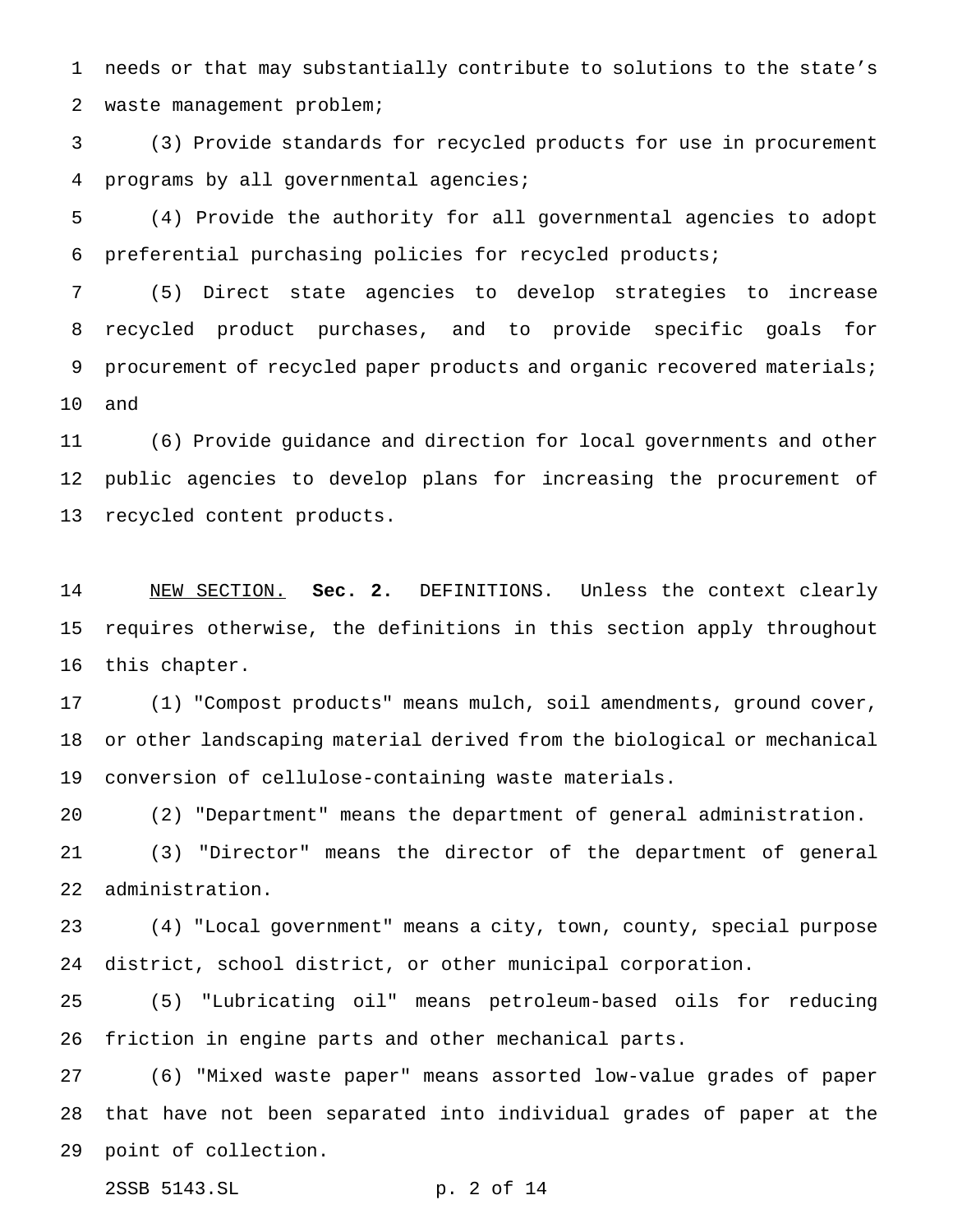(7) "Paper and paper products" means all items manufactured from paper or paperboard.

 (8) "Postconsumer waste" means a material or product that has served its intended use and has been discarded for disposal or recovery by a final consumer.

 (9) "Procurement officer" means the person that has the primary responsibility for procurement of materials or products.

 (10) "State agency" means all units of state government, including divisions of the governor's office, the legislature, the judiciary, state agencies and departments, correctional institutions, vocational technical institutions, and universities and colleges.

 (11) "Recycled content product" or "recycled product" means a product containing recycled materials.

 (12) "Recycled materials" means waste materials and by-products that have been recovered or diverted from solid waste and that can be utilized in place of a raw or virgin material in manufacturing a product and consists of materials derived from postconsumer waste, manufacturing waste, industrial scrap, agricultural wastes, and other items, all of which can be used in the manufacture of new or recycled products.

 (13) "Re-refined oils" means used lubricating oils from which the physical and chemical contaminants acquired through previous use have been removed through a refining process. Re-refining may include distillation, hydrotreating, or treatments employing acid, caustic, solvent, clay, or other chemicals, or other physical treatments other than those used in reclaiming.

 (14) "USEPA product standards" means the product standards of the United States environmental protection agency for recycled content published in the code of federal regulations.

p. 3 of 14 2SSB 5143.SL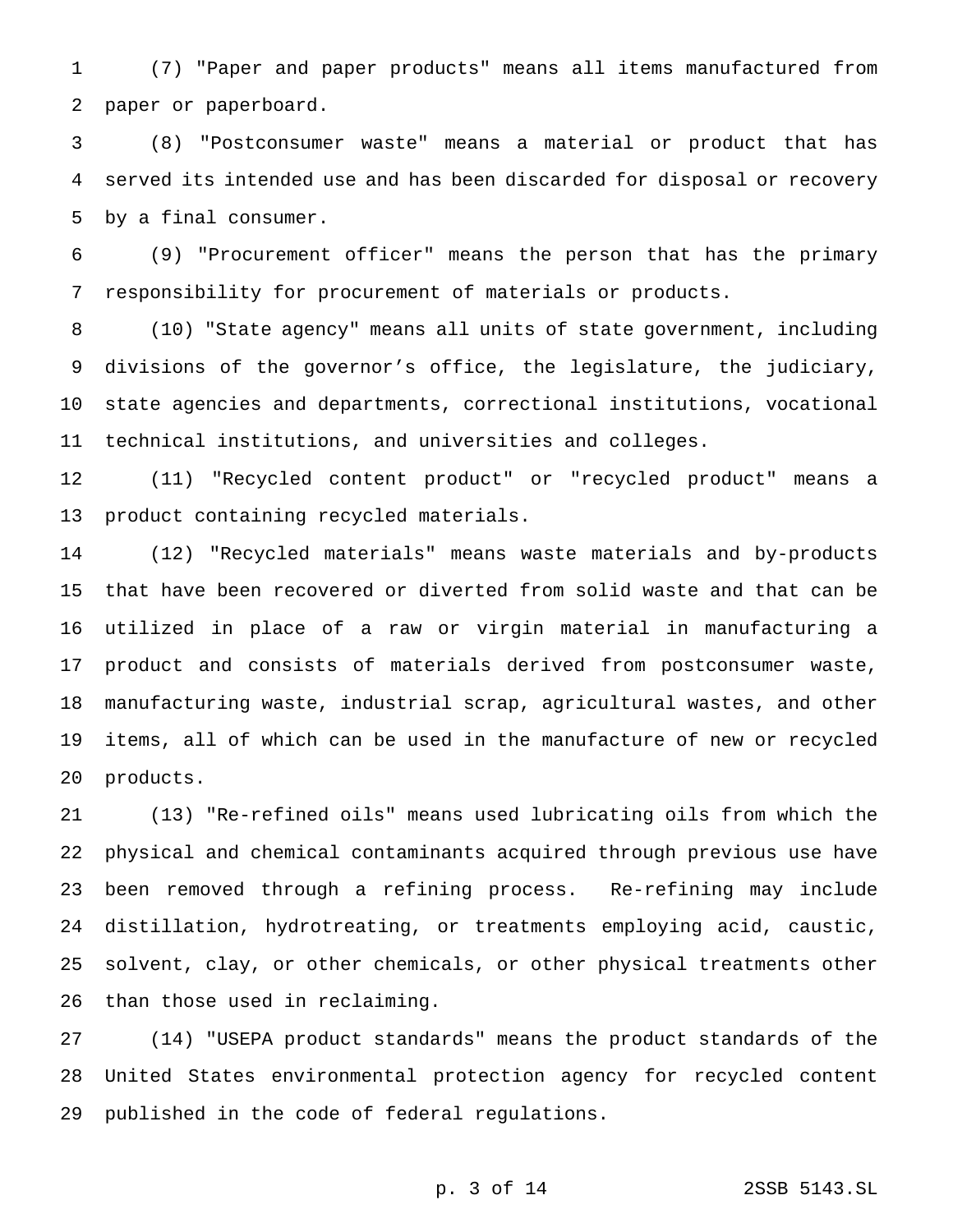NEW SECTION. **Sec. 3.** STANDARDS FOR RECYCLED CONTENT. (1) The director shall adopt standards specifying the minimum content of recycled materials in products or product categories. The standards shall:

 (a) Be consistent with the USEPA product standards, unless the director finds that a different standard would significantly increase recycled product availability or competition;

 (b) Consider the standards of other states, to encourage 9 consistency of manufacturing standards;

(c) Consider regional product manufacturing capability;

(d) Address specific products or classes of products; and

 (e) Consider postconsumer waste content and the recyclability of the product.

 (2) The director shall consult with the supply management board and department of ecology prior to adopting the recycled content standards.

 (3) The director shall adopt recycled content standards for at least the following products by the dates indicated:

- (a) By July 1, 1992:
- (i) Paper and paper products;
- (ii) Organic recovered materials; and

(iii) Latex paint products;

(b) By July 1, 1993:

(i) Products for lower value uses containing recycled plastics;

24 (ii) Retread and remanufactured tires;

(iii) Lubricating oils;

(iv) Automotive batteries; and

(v) Building insulation.

 (4) The standards required by this section shall be applied to recycled product purchasing by the department and other state agencies. The standards may be adopted or applied by any other local government 2SSB 5143.SL p. 4 of 14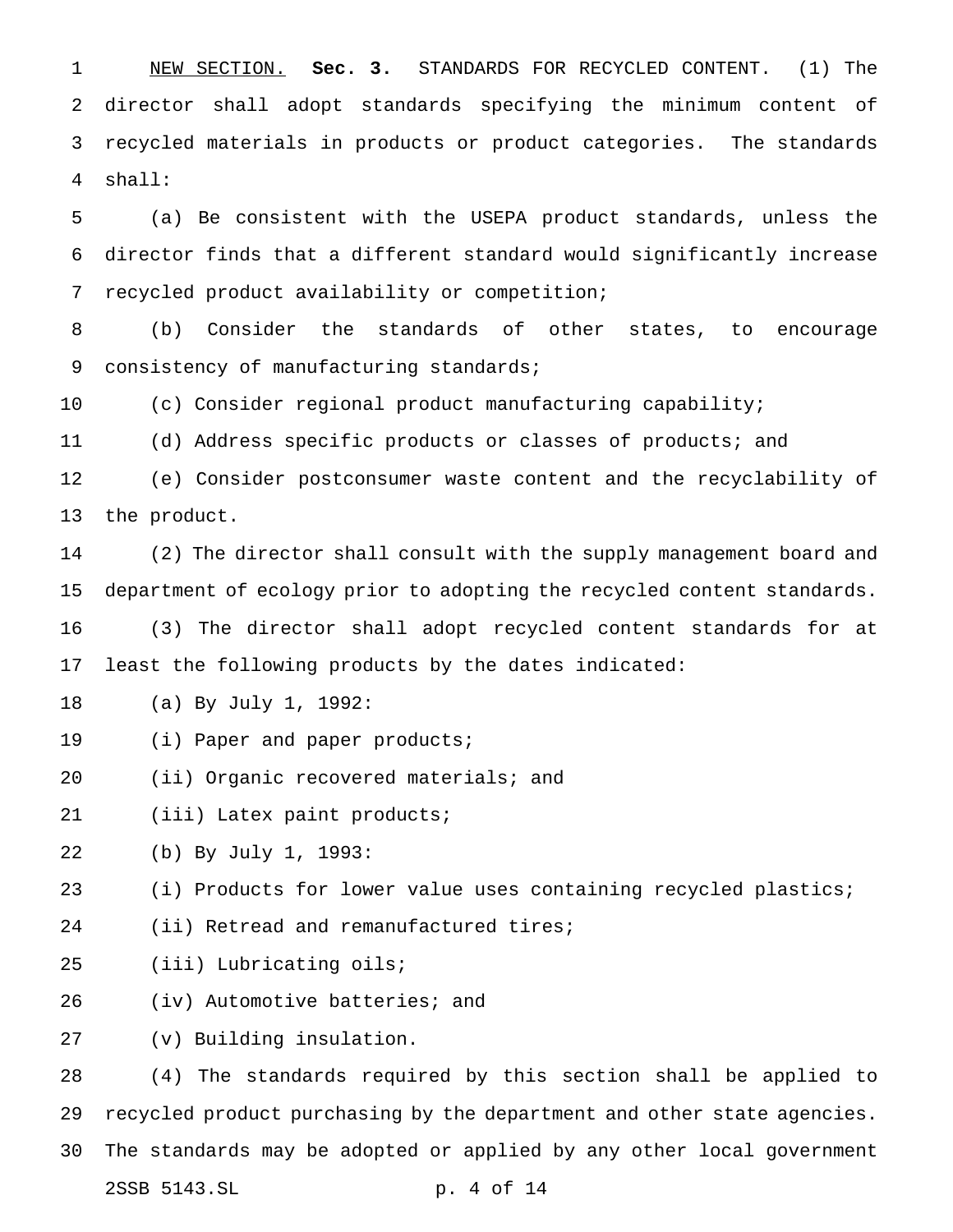in product procurement. The standards shall provide for exceptions under appropriate circumstances to allow purchases of recycled products that do not meet the minimum content requirements of the standards.

 NEW SECTION. **Sec. 4.** LOCAL GOVERNMENT PROCUREMENT PROGRAMS. (1) By January 1, 1993, each local government shall review its existing procurement policies and specifications to determine whether recycled products are intentionally or unintentionally excluded. The policies and specifications shall be revised to include such products unless a recycled content product does not meet an established performance standard of the agency.

 (2) By fiscal year 1994, each local government shall adopt a minimum purchasing goal for recycled content as a percentage of the total dollar value of supplies purchased. To assist in achieving this goal each local government shall adopt a strategy by January 1, 1993, and shall submit a description of the strategy to the department. The department shall report to the appropriate standing committees of the legislature by October 1, 1993, on the progress of implementation by local governments, and shall thereafter periodically report on the progress of recycled product purchasing by state and other public agencies. All public agencies shall respond to requests for information from the department for the purpose of its reporting requirements under this section.

 (3) Each local government shall designate a procurement officer who shall serve as the primary contact with the department for compliance with the requirements of this chapter.

 (4) This section shall apply only to local governments with expenditures for supplies exceeding five hundred thousand dollars for fiscal year 1989. Expenditures for capital goods and for electricity, water, or gas for resale shall not be considered a supply expenditure.

p. 5 of 14 2SSB 5143.SL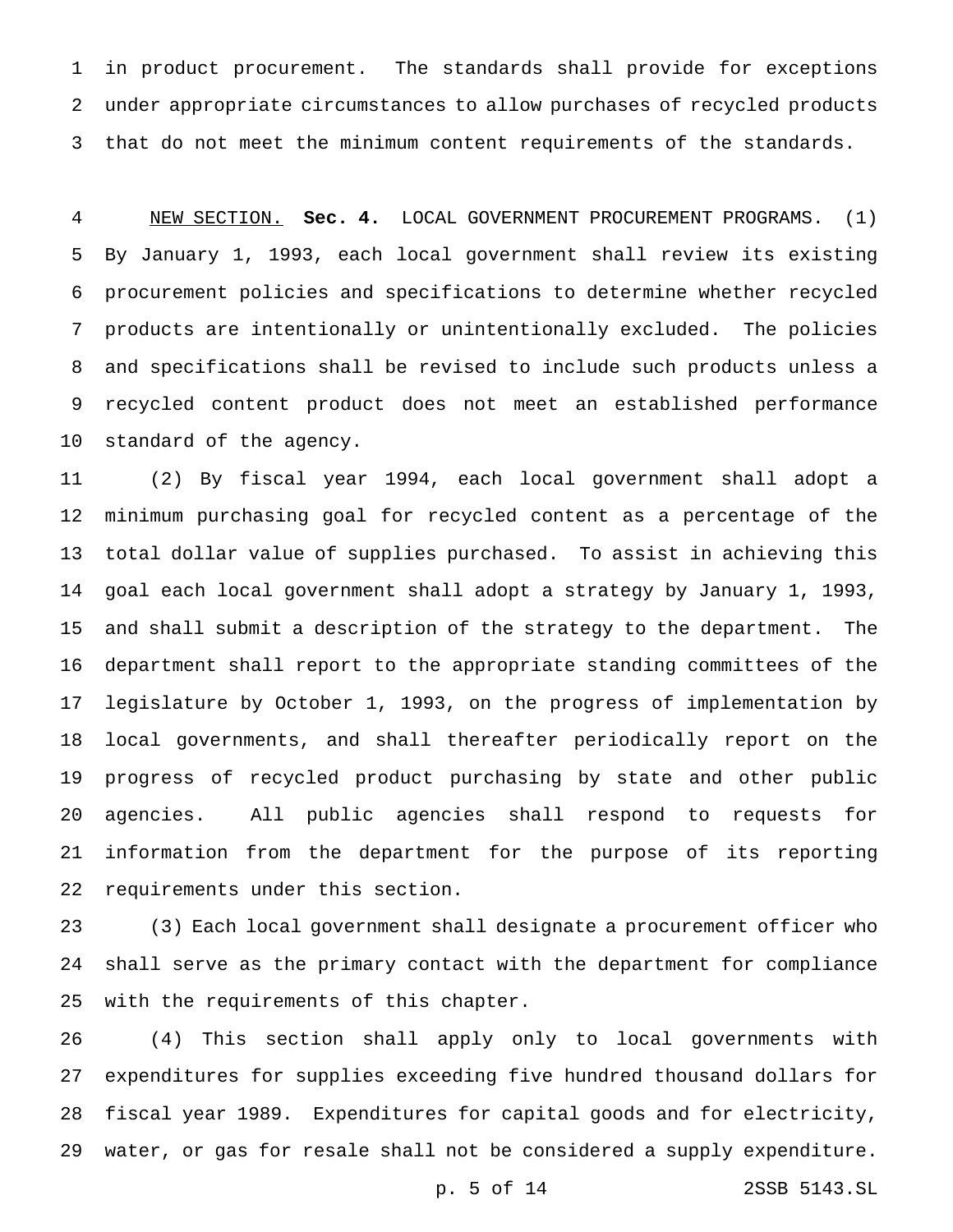1 **Sec. 5.** RCW 43.19.538 and 1988 c 175 s 2 are each amended to read 2 as follows:

 (1) The director of general administration, through the state purchasing director, shall develop specifications and adopt rules for the purchase of products which will provide for preferential purchase 6 of products containing ((recovered)) recycled material by:

 (a) The use of a weighting factor determined by the amount of 8 ((recovered)) recycled material in a product, where appropriate and known in advance to potential bidders, to determine the lowest responsible bidder. The actual dollars bid shall be the contracted amount. If the department determines, according to criteria established by rule that the use of this weighting factor does not 13 encourage the use of more ((<del>recovered</del>)) <u>recycled</u> material, the department shall consider and award bids without regard to the weighting factor. In making this determination, the department shall consider but not be limited to such factors as adequate competition, economics or environmental constraints, quality, and availability.

18 (b) Requiring a written statement of the percentage range of 19 ((recovered material)) recycled content from the bidder providing 20 products containing ((recovered material)) recycled. The range may be 21 stated in ((fifteen)) five percent increments.

22 (2) The director shall develop a directory of businesses that 23 supply products containing significant quantities of ((recovered)) 24 recycled materials. This directory may be combined with and made 25 accessible through the data base of recycled content products to be 26 developed under section 8 of this act.

27 (3) The director shall encourage all parties using the state 28 purchasing office to purchase products containing ((recovered)) 29 recycled materials.

# 2SSB 5143.SL p. 6 of 14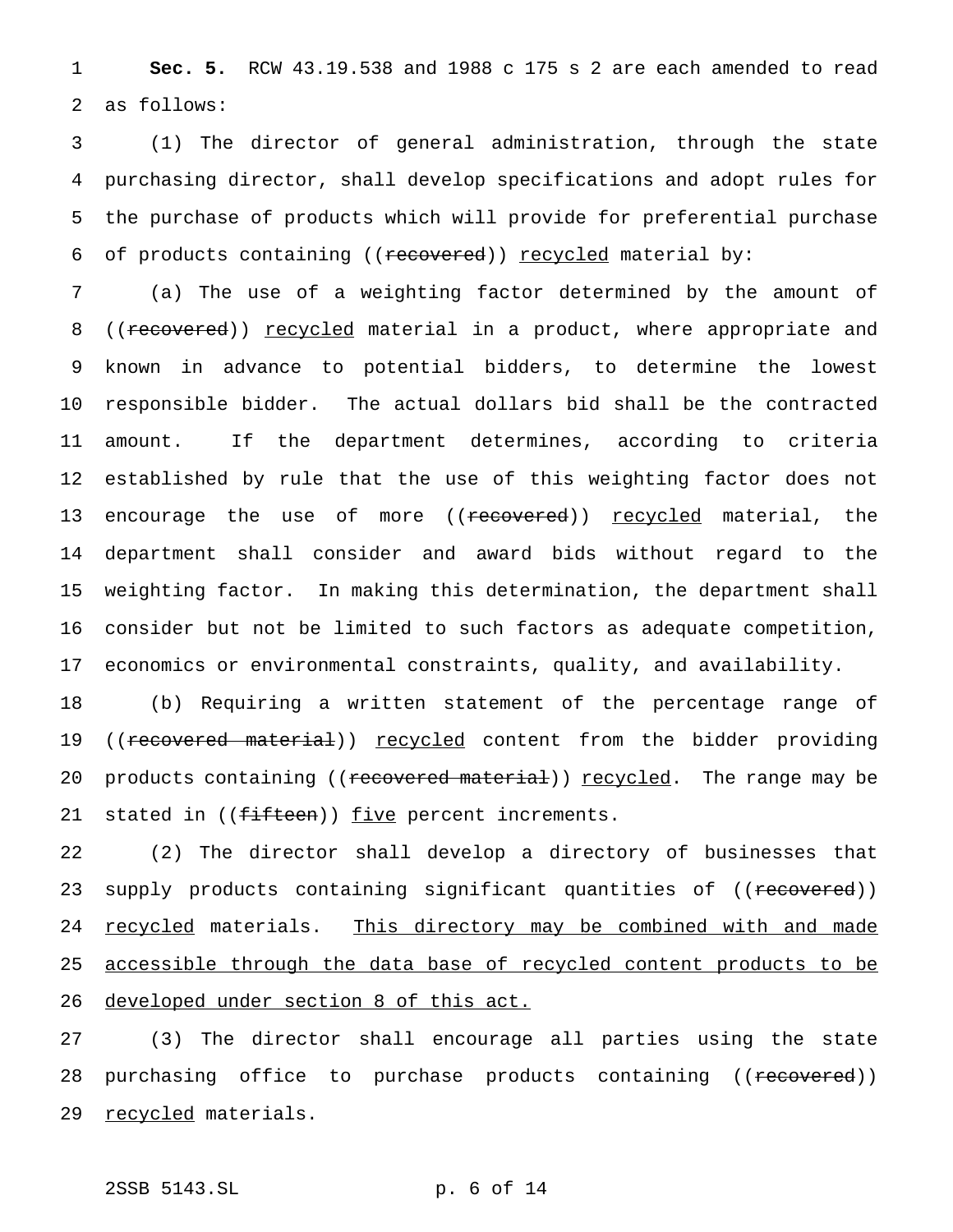(4) The rules, specifications, and bid evaluation shall be consistent with recycled content standards adopted under section 3 of 3 this act.

 NEW SECTION. **Sec. 6.** (1) Each local government shall consider the adoption of policies, rules, or ordinances to provide for the preferential purchase of recycled content products. Any local government may adopt the preferential purchasing policy of the department of general administration, or portions of such policy, or another policy that provides a preference for recycled content products.

 (2) The department of general administration shall prepare one or more model recycled content preferential purchase policies suitable for adoption by local governments. The model policy shall be widely distributed and provided through the technical assistance and workshops under section 9 of this act.

 (3) A local government that is not subject to the purchasing authority of the department of general administration, and that adopts the preferential purchase policy or rules of the department, shall not be limited by the percentage price preference included in such policy or rules.

 NEW SECTION. **Sec. 7.** STATE AGENCY PROCUREMENT. The department shall prepare a mandatory state plan to increase purchases of recycled- content products by the department and all state agencies, including higher education institutions. The plan shall include purchases from public works contracts. The plan shall address the purchase of plastic products, retread and remanufactured tires, motor vehicle lubricants, latex paint, and lead acid batteries having recycled content. In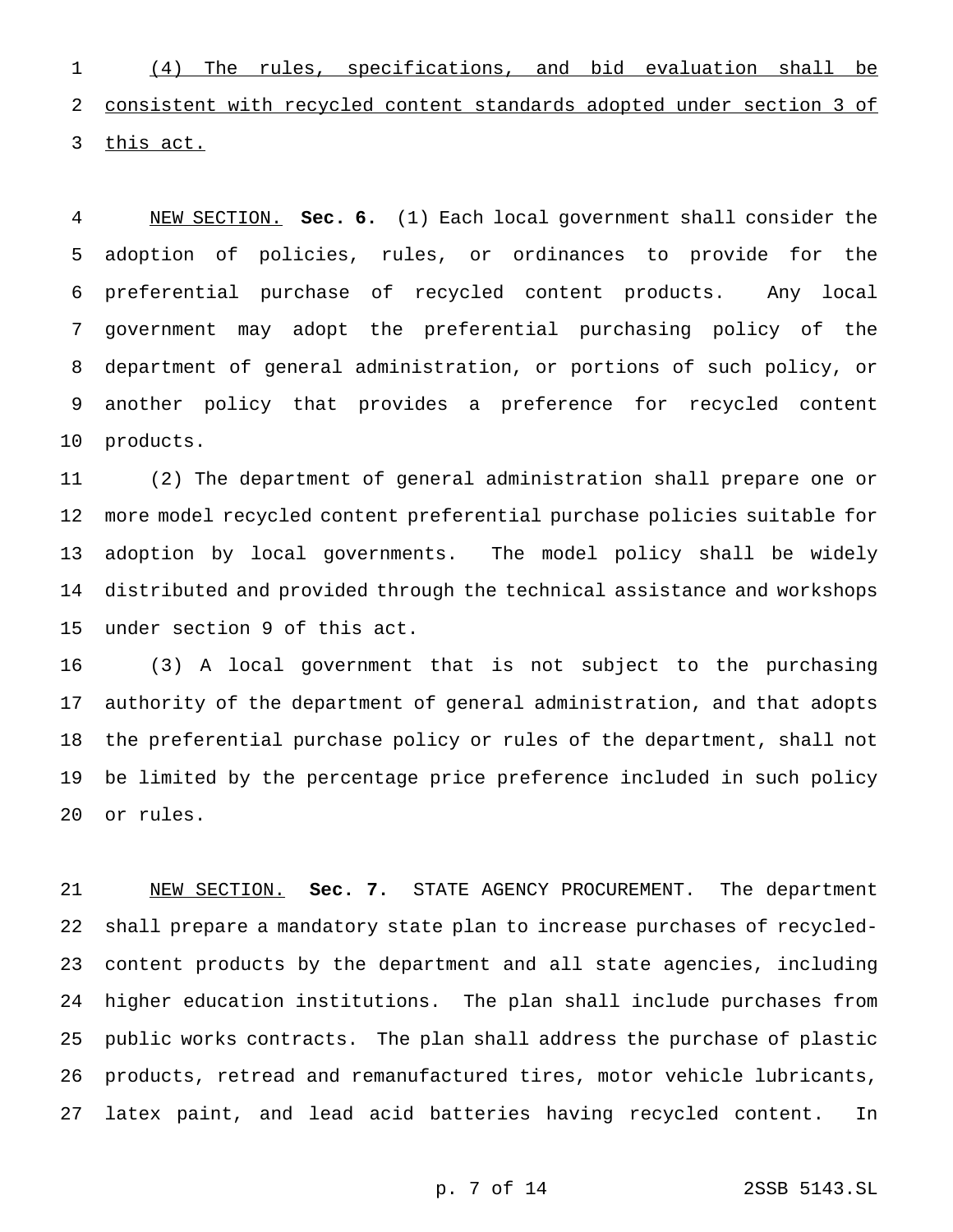addition, the plan shall incorporate actions to achieve the following purchase level goals of recycled content paper and compost products: (1) Paper products as a percentage of the total dollar amount purchased on an annual basis:

- (a) At least forty percent by 1993;
- (b) At least fifty percent by 1994;

(c) At least sixty percent by 1995.

 (2) Compost products as a percentage of the total dollar amount on an annual basis:

(a) At least twenty-five percent by 1993;

(b) At least forty percent by 1995;

(c) At least sixty percent by 1997.

 NEW SECTION. **Sec. 8.** DATA BASE. (1) The department shall develop a data base of available products with recycled-content products, and vendors supplying such products. The data base shall incorporate information regarding product consistency with the content standards adopted under section 3 of this act. The data base shall incorporate information developed through state and local government procurement of recycled-content products.

 (2) By December 1, 1992, the department shall report to the appropriate standing committees of the legislature on the cost of making the data base accessible to all state and local governments and to the private sector.

 (3) The department shall compile information on purchases made by the department or pursuant to the department's purchasing authority, and information provided by local governments, regarding:

 (a) The percentage of recycled content and, if known, the amount of 28 postconsumer waste in the products purchased;

(b) Price;

2SSB 5143.SL p. 8 of 14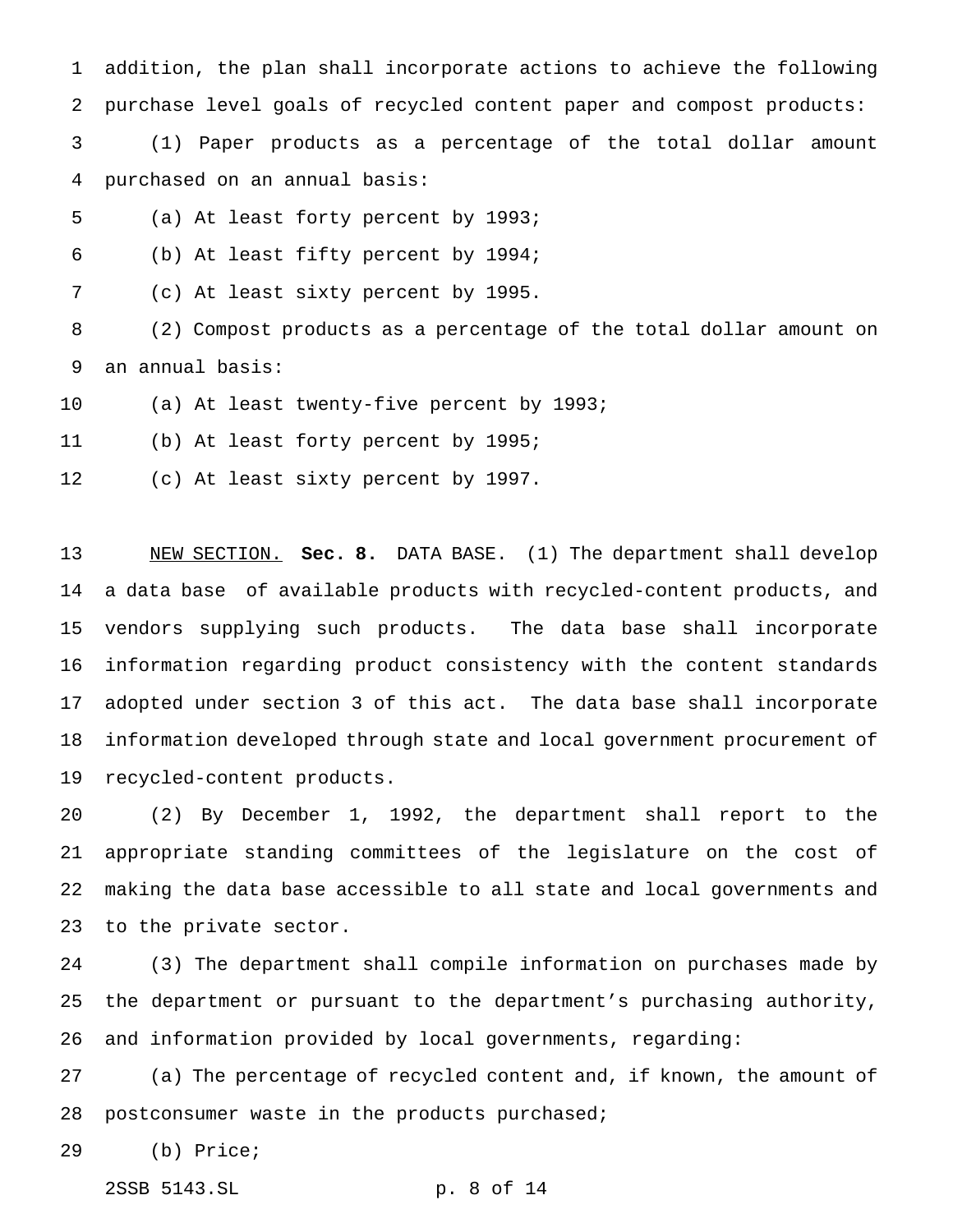(c) Agency experience with the performance of recycled products and 2 the supplier under the terms of the purchase; and

(d) Any other information deemed appropriate by the department.

 NEW SECTION. **Sec. 9.** PROCUREMENT EDUCATION PROGRAM. (1) The department shall implement an education program to encourage maximum procurement of recycled products by state and local government entities. The program shall include at least the following:

 (a) Technical assistance to all state and local governments and their designated procurement officers on the requirements of this chapter, including preparation of model purchase contracts, the preparation of procurement plans, and the availability of recycled products;

 (b) Two or more workshops annually in which all state and local 14 government entities are invited;

 (c) Information on intergovernmental agreements to facilitate procurement of recycled products.

 (2) The director shall, in consultation with the department of ecology, make available to the public, local jurisdictions, and the private sector, a comprehensive list of substitutes for extremely hazardous, hazardous, toxic, and nonrecyclable products, and disposable products intended for a single use. The department and all state agencies exercising the purchasing authorities of the department shall include the substitute products on bid notifications, except where the department allows an exception based upon product availability, price, suitability for intended use, or similar reasons.

 (3) The department shall prepare model procurement guidelines for use by local governments.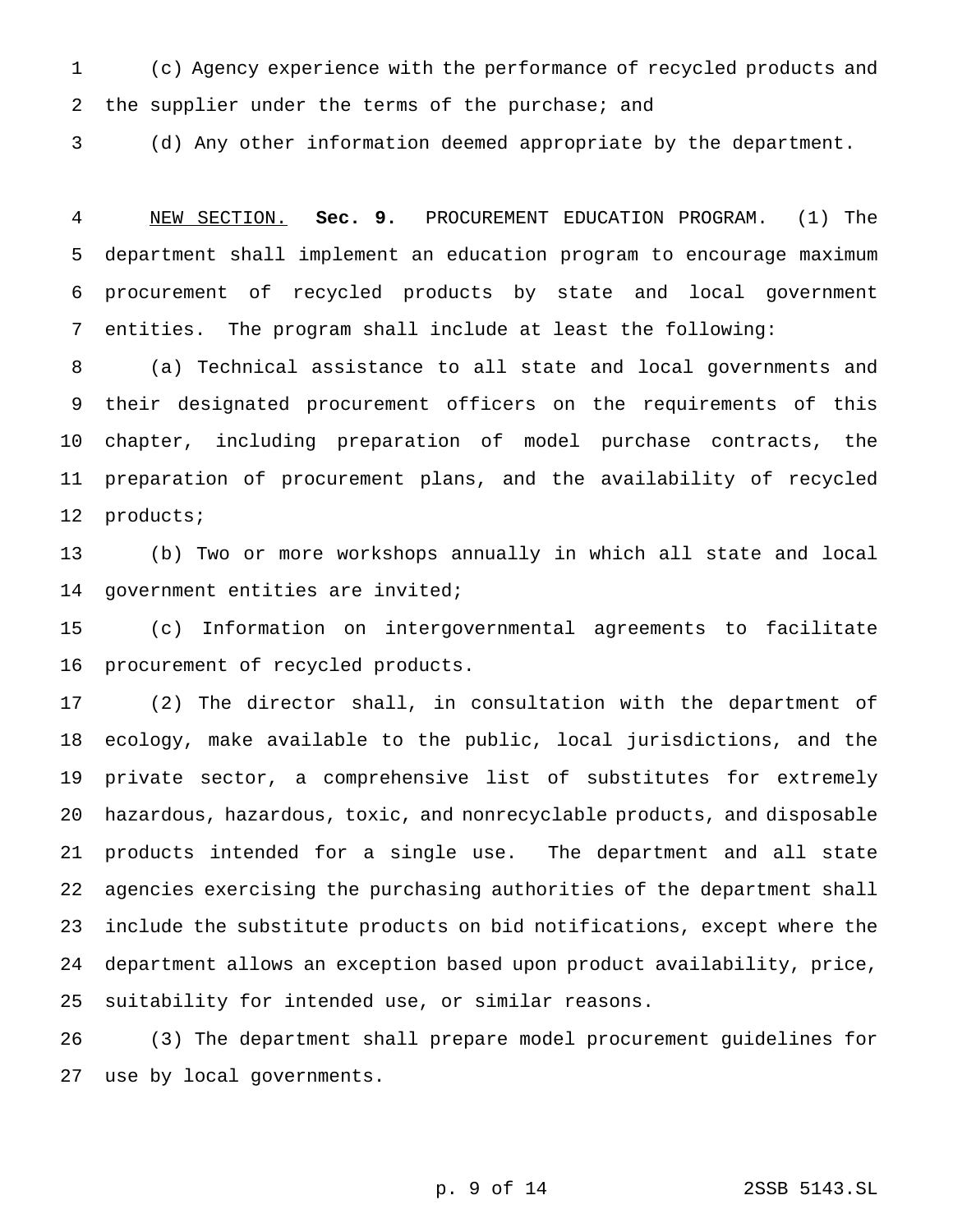NEW SECTION. **Sec. 10.** A new section is added to chapter 43.78 RCW to read as follows:

 PUBLIC PRINTER. The public printer shall take all actions consistent with the plan under section 7 of this act to ensure that seventy-five percent or more of the total dollar amount of printing paper stock used by the printer is recycled content paper by January 1, 1995.

 NEW SECTION. **Sec. 11.** BID NOTIFICATION. A notification regarding a state or local government's intent to procure products with recycled content must be prominently displayed in the procurement solicitation or invitation to bid including:

 (1) A description of the postconsumer waste content or recycled 13 content requirements; and

 (2) A description of the agency's recycled content preference program.

 NEW SECTION. **Sec. 12.** VENDOR CERTIFICATION. (1) After July 1, 1992, vendors shall certify the percentage of recycled content in products sold to state and local governments, including the percentage of postconsumer waste that is in the product. The certification shall be in the form of a label on the product or a statement by the vendor attached to the bid documents.

 (2) The certification on multicomponent or multimaterial products shall verify the percentage and type of postconsumer waste and recycled content by volume contained in the major constituents of the product. (3) The procuring agency may state in bid solicitations that permission to verify the certification by review of the bidder or manufacturer's records must be granted as a condition of the bid award,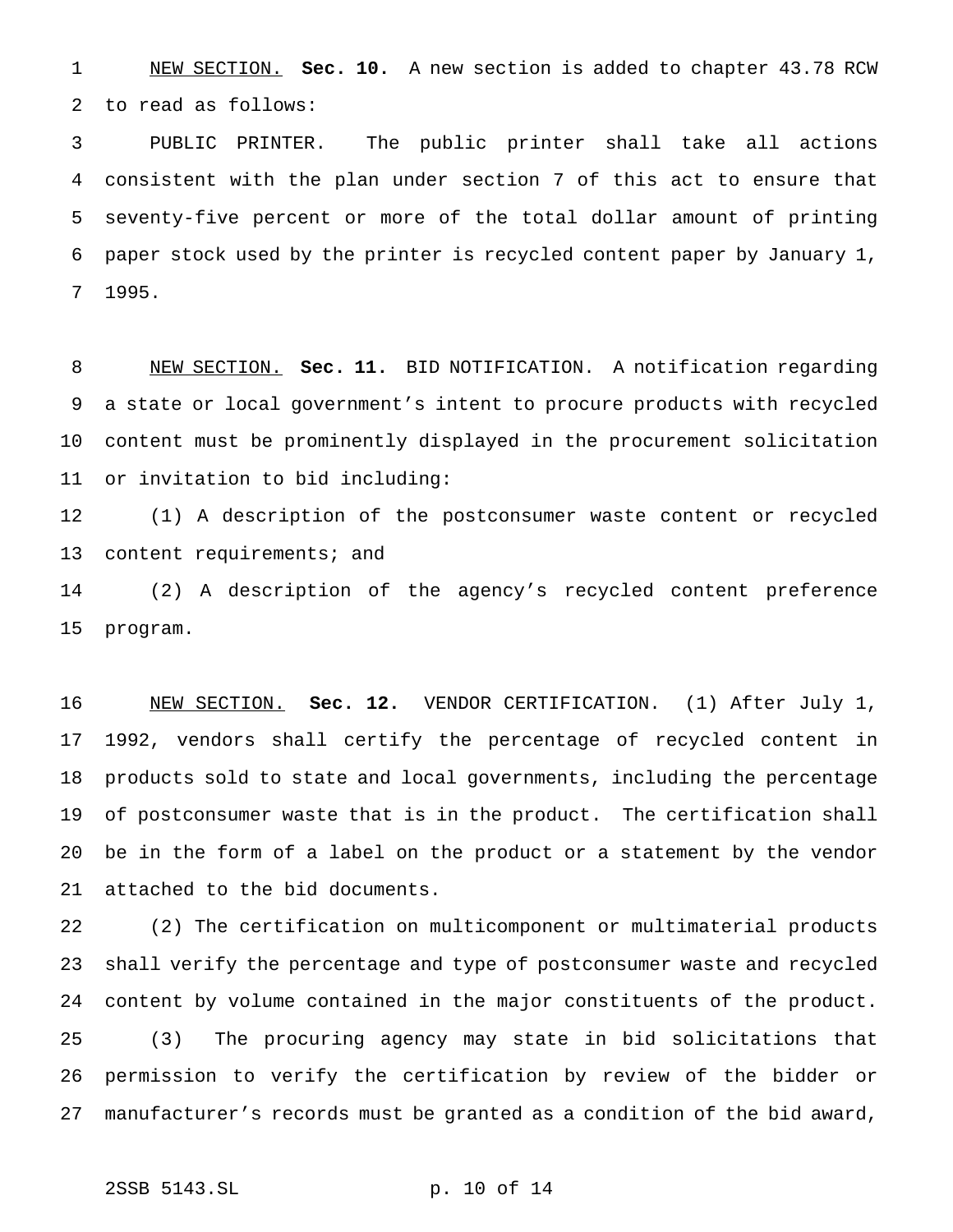in the event of a bidder's protest or other challenge to the bid accepted.

 (4) The department shall adopt rules by May 1, 1992, describing the contents of the certification required by this section.

 NEW SECTION. **Sec. 13.** PROCUREMENT OF COMPOST PRODUCTS. (1) The department shall increase the procurement of compost products for all state facilities and grounds that require landscaping or similar work. The department shall survey available vendors and state facilities for which such products are suitable, and attempt to match such supplies and need to lower transportation and other costs. The department shall consider and implement modification of performance standards where appropriate to achieve greater procurement of compost products.

 (2) Beginning July 1, 1992, the total of department contracts awarded in whole or in part for the purchase of landscaping materials or soil amendments shall include compost products as follows:

 (a) For the period July 1, 1992, through June 30, 1994, twenty-five percent of the total dollar amount of purchases; and

 (b) On and after July 1, 1994, fifty percent of the total annual dollar amount of purchases.

 NEW SECTION. **Sec. 14.** A new section is added to chapter 47.28 RCW to read as follows:

 COMPOST PRODUCTS IN TRANSPORTATION PROJECTS. (1) A contract awarded in whole or in part for the purchase of compost products as a soil cover or soil amendment to state highway rights of way shall specify that compost products be purchased in accordance with the following schedule:

 (a) For the period July 1, 1991, through June 30, 1993, twenty-five percent of the total dollar amount purchased;

p. 11 of 14 2SSB 5143.SL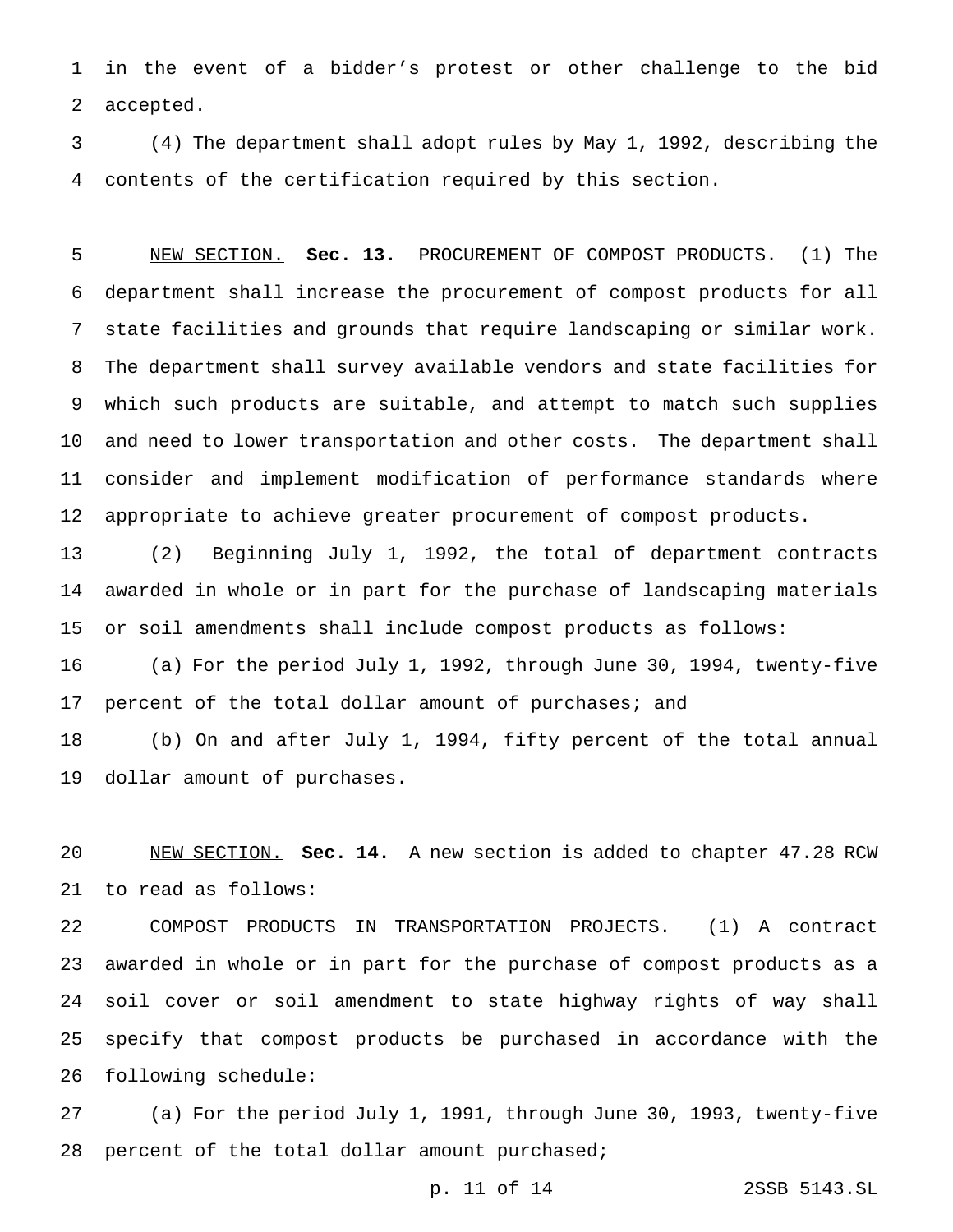(b) For the period July 1, 1993, through June 30, 1995, fifty percent of the total dollar amount purchased. The percentages in this subsection apply only to the materials' value, and do not include services or other materials.

 (2) In order to carry out the provisions of this section, the department of transportation shall develop and adopt bid specifications for compost products used in state highway construction projects.

 NEW SECTION. **Sec. 15.** A new section is added to chapter 19.27 RCW to read as follows:

 STATE BUILDING CODE STUDY. The state building code council, in consultation with the department of ecology and local governments, shall conduct a study of the state building code, and adopt changes as necessary to encourage greater use of recycled building materials from construction and building demolition debris, mixed waste paper, waste paint, waste plastics, and other waste materials.

 NEW SECTION. **Sec. 16.** USE OF RECYCLED MATERIALS IN ROAD CONSTRUCTION. The department of transportation, in consultation with the department of trade and economic development, shall prepare and forward to the legislature on or before January 1, 1992, a study of the use of recycled materials for public highways, roads, bicycle routes, trails, and paths. The study shall include, but not be limited to:

 (1) An analysis of the types of recycled materials appropriate and feasible as alternative paving material such as glass, tires, or incinerator ash;

 (2) An analysis of uses for waste tires, including, but not limited to, erosion control mats, highway stabilization mats, ferry bumpers, highway crash attenuation barriers, road subbase materials, or backfill;

2SSB 5143.SL p. 12 of 14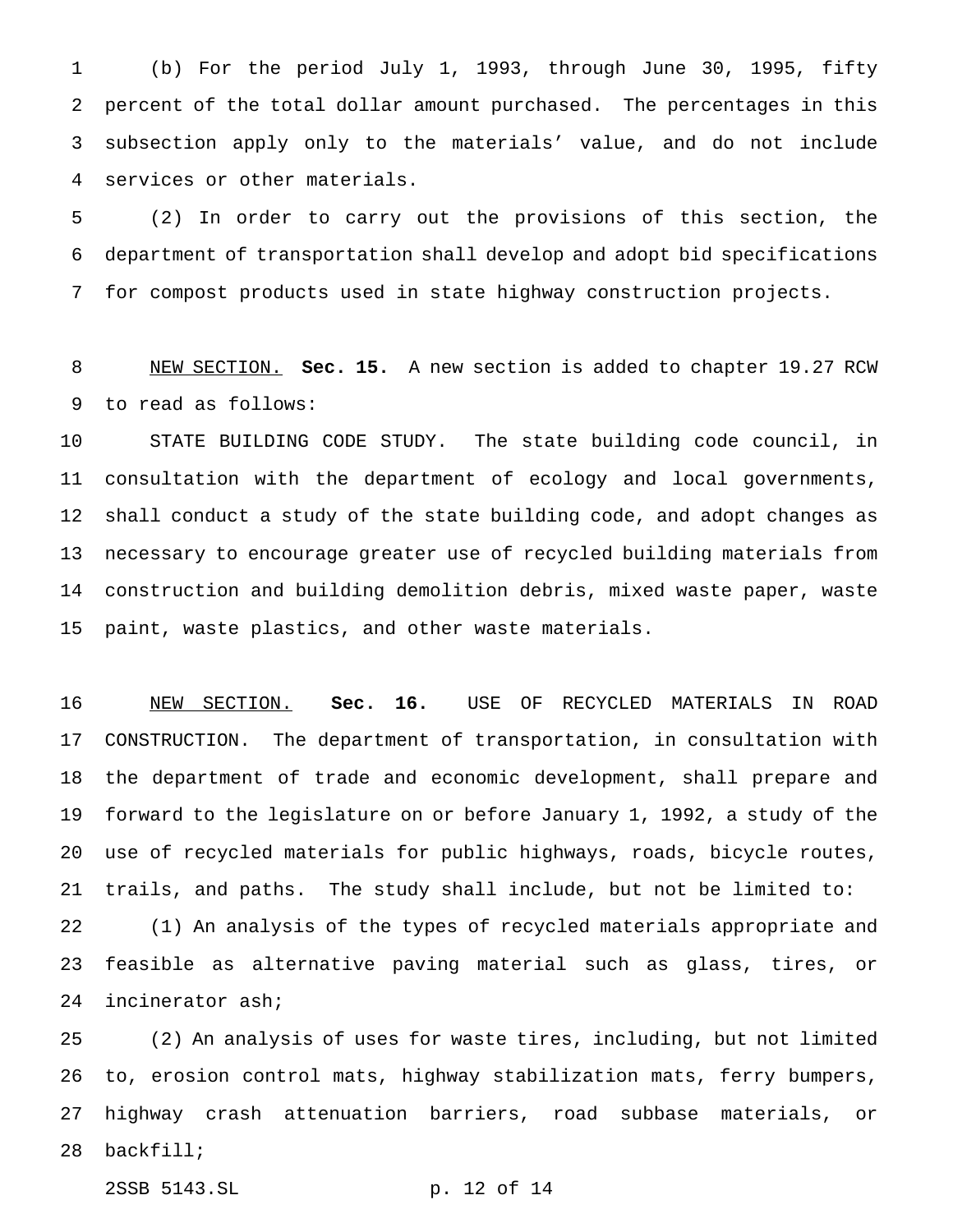(3) An analysis of using recycled mixed-plastic materials for guard rail posts, right of way fence posts, and sign supports;

 (4) Strategies to test and monitor the use of recycled content materials in road construction;

(5) Product specifications for recycled materials;

 (6) Programs to demonstrate the feasibility of using recycled materials; and

 (7) Identification of recycled material sources and vendors to ensure competitive product pricing and material availability.

 NEW SECTION. **Sec. 17.** USE OF COMPOST PRODUCTS IN LOCAL ROAD PROJECTS. (1) Each county and city required to prepare a strategy under section 4 of this act shall adopt specifications for compost products to be used in road projects. The specifications developed by the department of transportation under section 14 of this act may be adopted by the city or county in lieu of developing specifications.

 (2) After July 1, 1992, any contract awarded in whole or in part for applying soils, soil covers, or soil amendments to road rights of way shall specify that compost materials be purchased in accordance with the following schedule:

 (a) For the period July 1, 1992, through June 30, 1994, at least twenty-five percent of the total dollar amount of purchases by the city 22 or county;

 (b) On and after July 1, 1994, at least fifty percent of the annual total dollar amount of purchases by the city or county.

 (3) The city or county may depart from the schedule in subsection (2) of this section where it determines that no suitable product is available at a reasonable price.